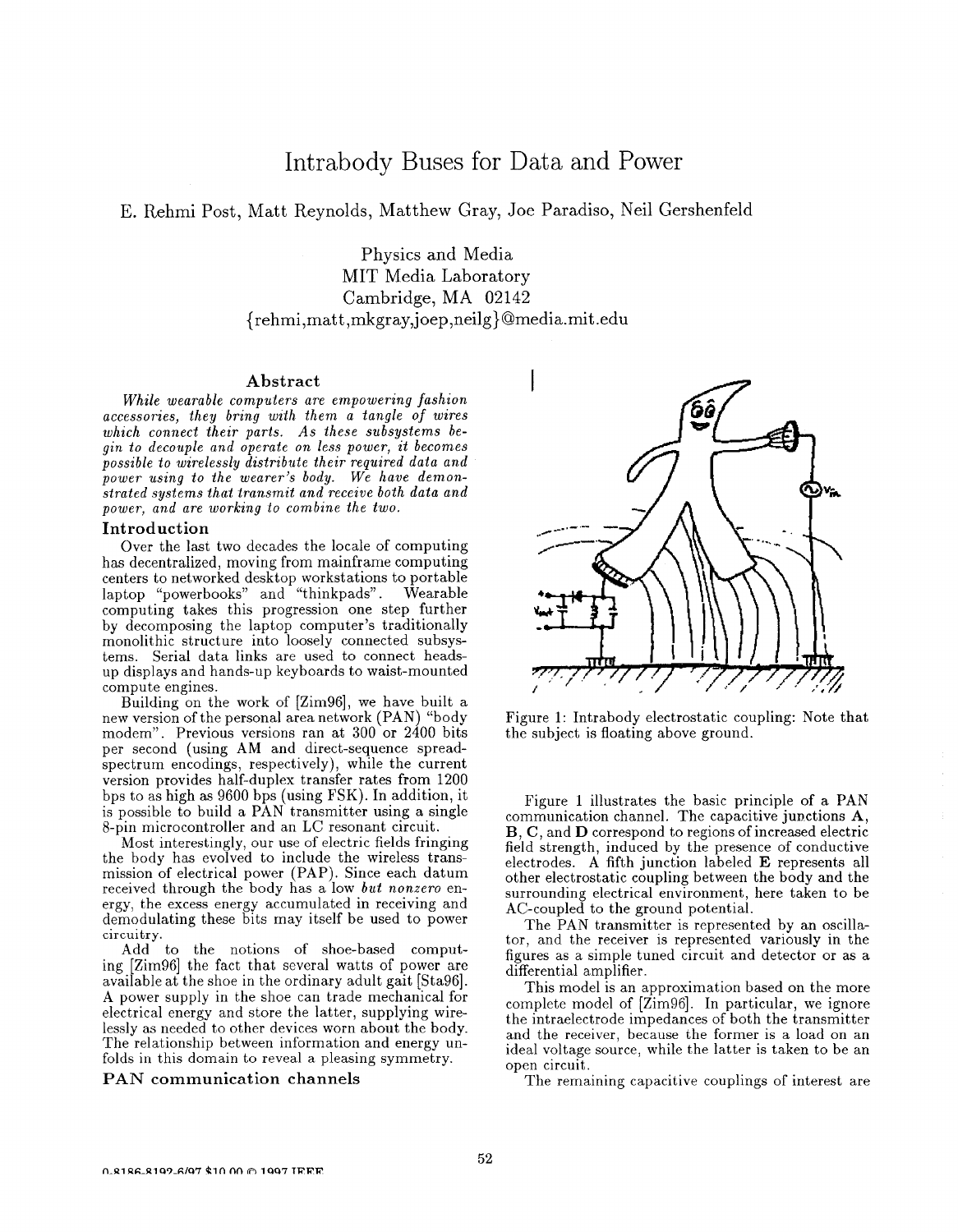

Figure 2: Capacitive bridge formed in Figure 1.

represented in Figure by their rough order of magnitude. Note that these values change with any motion which changes the electrode geometry.

Zimmerman points out that the model can be rearranged to form a capacitive Wheatstone bridge, where each terminal of the receiver is fed by a voltage divider formed by the effective impedance paths from the source terminals. The potential across the receiver input vanishes only when these ratios are balanced. Since body-based PAN devices will always be in motion, there will almost always be an electrical communication path between them, as long **as** their receivers are sensitive enough to detect the imbalance.

#### **PAN I11**

The basic structure of the PAN III transceiver is revealed in Figure 3. A resonant LC circuit with  $Q \approx 8$ serves as a tuned receiver and increases sensitivity to the input frequency band. The voltage across this tuned circuit is buffered and then amplified by a series of gain stages. The amplified signal is fed into an FM detector comprising a VCO, a phase comparator, and a low-pass filter which generates the control voltage for the VCO. The control voltage varies linearly with the input frequency, and is finally compared with a reference voltage to generate digital data which correspond to the signal frequency.

To transmit data, an FSK (digital FM) signal is presented at the summing junction of the input buffer. This causes the inverting input of the buffer to follow with strong voltage compliance. The inverting junction thus drives the output electrodes, using the LC "tank" to boost the output voltage and recycle transmitter energy.

This circuit is implemented entirely in 5V CMOS, drawing 2 mA when transmitting and much less when receiving. Not shown is the PIC16C84 microcontroller [Mic96] which duplexes data between the PAN transceiver and an RS232 serial port.

#### Channel capacity

The theoretical upper limit on the capacity of a communication channel is given by the Shannon bound [Ham86]

$$
C = \delta f \log \left(1 + \frac{S}{N}\right) \tag{1}
$$



Figure 3: Block diagram of the PAN III transceiver.

which, for an estimated signal-to-noise ratio of about 10, gives a channel capacity  $C \approx \delta f$ .

In the current implementation of PAN (which represents data by frequency shift keying from 200 **kHz**  to 250 kHz) the channel bandwidth is 50 kHz, giving an upper bound on the capacity of about 50 kbps.

## AC power transmission

In ordinary wired circuits, power is distributed as a difference in electrical potential between two circuit nodes. Such power supply nodes are usually optimized to behave as ideal DC voltage sources, with good current compliance (low Thévenin impedance) and vanishingly small  $AC$  components.

By the same token, the distinction between power and data signals is often one of current compliance. If a circuit requires only a small amount of current to run, then it is possible by careful design to obtain that current from the data signals coming into the circuit.

Municipal networks distribute electrical power as an alternating current at a voltage much higher than what ultimately appears at your wall socket, to reduce the ohmic losses inherent in long-distance transmission and to facilitate the transformation from higher to lower voltages (or vice-versa) using inductive devices. The frequency of alternation is also regulated to provide a simple timing reference for motors, clocks, and video signals. Finally, to generate DC power from the AC power available at a wall socket, a power supply must rectify, filter, and regulate the AC signal by some means [HH90].

When AC power appears at a single-phase wall socket, it is as the difference in electrical potential (or voltage) between the "hot" and "neutral" leads. By convention, current is said to flow from higher to lower potentials, and the available power is simply the product of the potential difference and the amount of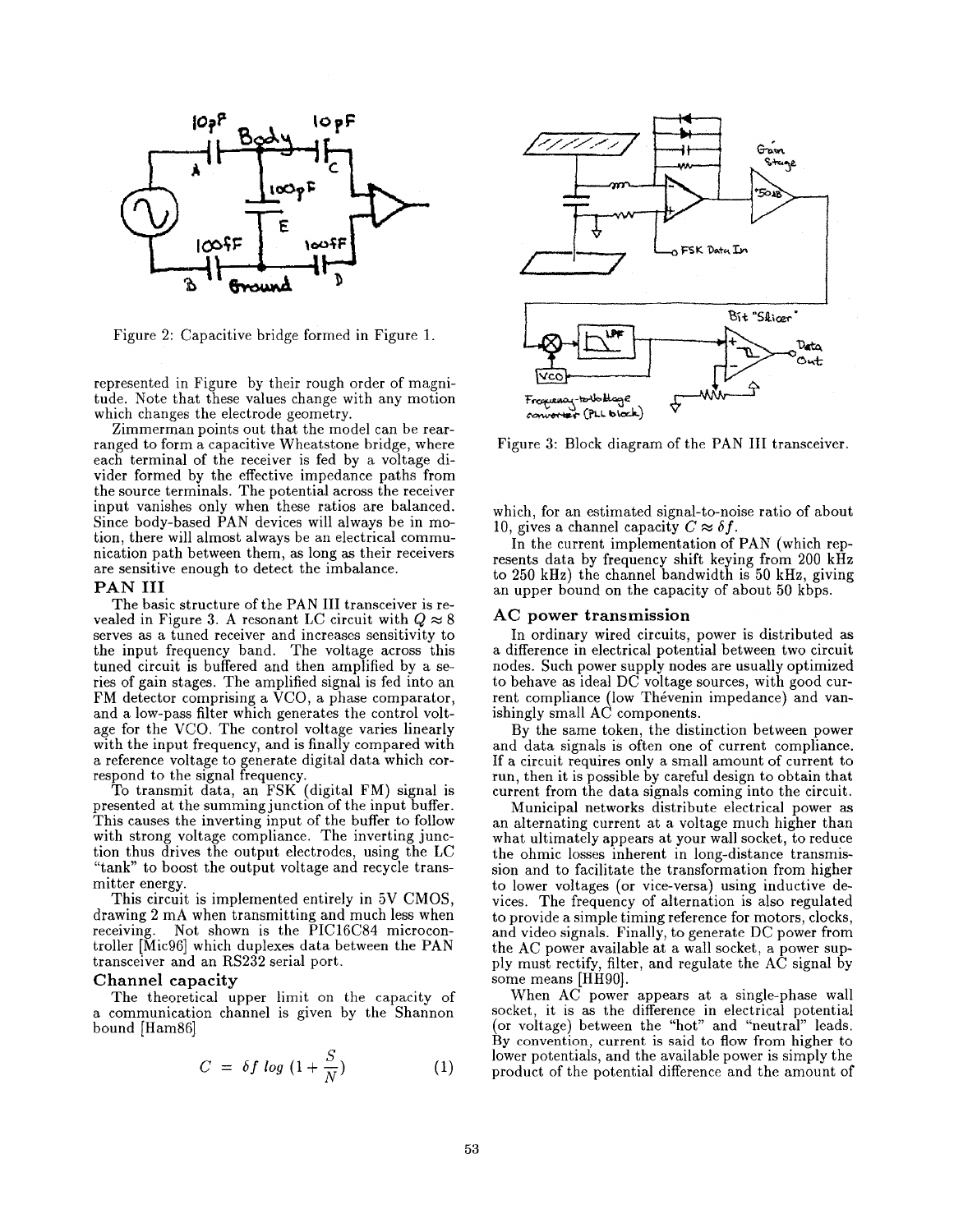current flow. This somewhat pedantic explanation underscores the fact that power transmission relies upon the flow of current across a potential difference.

#### **Displacement current**

So far we have looked at AC power distribution over wires. Before considering wireless AC power distribution, we need a bit of the theory of electromagnetic energy propagation.

In examining Maxwell's equations, we note that  $\nabla \times \vec{H} = \vec{J} + \frac{\partial \vec{D}}{\partial t}$  is Ampere's law as modified by Maxwell, where  $\overline{J}$  represents an actual current (density) and  $\partial_t \vec{D}$  represents a so-called *displacement current.* 

This displacement current is very real: when alternating current flows through the terminals of a capacitor, there is an equal displacement current "flowing" between its plates. The same is true of extended capacitors formed by the electrostatic coupling between surfaces in the PAN geometry.

#### **Intrabody power**

A capacitor's impedance at a given frequency is inversely proportional to both its capacitance and the frequency of interest. For example, at 1.0 MHz, a 10 pF series capacitance presents an impedance of approximately 16 k $\Omega$ . If a 30  $V_{rms}$  source drives a matched load through this capacitance, it can deliver 56 mW of power to the load. Note that this power will be dissipated in the load, not the conductors which form the backbone of the circuit.

As a proof of the principle, we have built a small remotely powered system that can fit in a shoe. It powers up when the user makes contact with an electrode such as a doorknob, at which point it uses part of its harvested energy to send serial data in Morse code and other formats by flashing an LED.

The subject in Figure 1 is actually standing on an intrabody power receiver much like the ones used in the demonstration units. The differences are in various engineering issues:

- **Full-wave** *vs.* **half-wave rectification:** one can go further and use voltage doublers and triplers [HH90] and so forth.
- **0 Active rectification:** This requires a hybrid approach, and resembles the design of switching power supplies, which must "bootstrap" their control circuitry from an uncoditioned AC line.
- *<sup>0</sup>***Other choices of tuned circuit:** Besides LC resonators, we have had success with other tuned elements, including ceramic and quartz resonators. These have inherent Q-factors of  $10^3$  and  $10<sup>4</sup>$  respectively, but require active tuning of the power supply to acheive good coupling.

We are beginning to experiment with supply-side loading-mode measurements **as** well as **PAN** transmission of received power estimates, in order to close the control loop and build smart supplies which deliver constant power to devices as their coupling changes.

# **Efficiency**

Under reasonable conditions, an available power of 200 mW at 1.0 MHz applied at one hand leads to the recovery of about 20 mW of rectified, filtered DC power at one foot. This figure of 10% roughly reflects the proportion of the body's electrostatic coupling available at one foot in the presence of an electrode.

At the time of this writing we are working to power a PAN transmitter from intrabody power. This is not *so* much a matter of having available power as it is one of duplexing the channel between power and data transmissions.

## **How this differs from radio**

Both PAN and PAP are near-field phenomena. In the near field, electrostatic field strength decays as the cube of distance from the source, while power radiated to the far field falls off as the square of distance from the source. Furthermore, the geometry of PAN and PAP does not a good antenna make, so power stays in the near field and out of FCC Part 15 regulations.

Our model also makes explicit the necessity for symmetry breaking in order to achieve a differential coupling to the body and to the environment (the ground return path, as it were).

#### **Conclusions**

in many contexts: The promise of such techniques is readily illustrated

- **In personal applications:** Credit and debit cards may be replaced by a shoe- or pocket-based e-wallet.
- **In business settings:** Cryptography in the shoe will make electronic signatures commonplace. Brokers will be able to trade stocks more quickly, reliably, and authentifiably, by sealing deals with a handshake.
- **In a hospital:** Every interaction between staff members and patients can be logged in a passively-powered bracelet, removing the uncertainty and expense of paper-based audit trails.

In our model of these phenomena, the body is a node of comparatively low impedance (internally, of order 100 $\Omega$ ) to which circuits capacitively couple. This low internal impedance admits very little ohmic dissipation. We consider this safe, especially when compared to personal microwave communication devices which operate at tens of mW at 2.4 GHz, a band in which energy is readily absorbed by water molecules and turned into heat. Nonetheless, we are performing a survey of regulations and safety issues which may apply to the use of PAP.

#### **Acknowledgements**

The authors wish to thank Thad Starner, Josh Smith, Joe Jacobson, Rich Fletcher, Babak Nivi, Maggie Orth, and Kwin Kramer for several lively conversations on the foregoing topics.